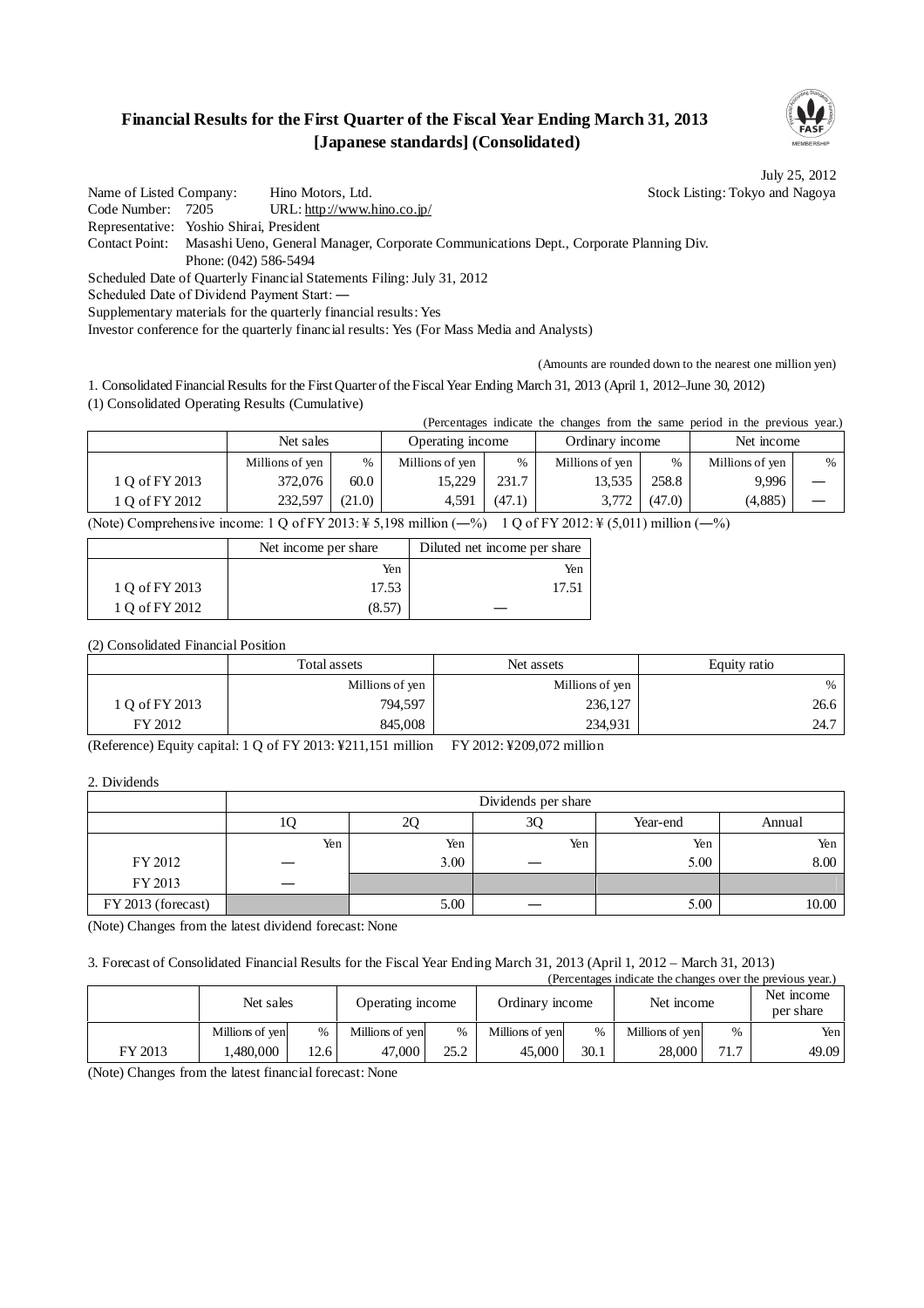\*Notes

- (1) Changes in important subsidiaries during the current term (changes in certain subsidiaries requiring changes in scope of consolidation): None
	- Newly included: companies (Company name: ), Removed: companies (Company name: )

(2) Application of the accounting procedures for producing quarterly consolidated financial statements: None

|  |  |  |  | (3) Changes in accounting principles, quotes and restatement: |
|--|--|--|--|---------------------------------------------------------------|
|  |  |  |  |                                                               |

| 1) Changes associated with revisions of accounting standards: | <b>Yes</b> |
|---------------------------------------------------------------|------------|
| 2) Change other than those included in $1$ :                  | None       |
| 3) Revision in quotes in accounts                             | Yes        |
| 4) Restatement                                                | None       |

(Note) For details, see "2. Summary Information (Notes); Changes in accounting policies/accounting estimates and restatement" on page 3 of "Appendix"

(4) Number of outstanding shares (common stock)

- 1) Number of outstanding shares (including treasury stock) at end of term: 1 Q of FY 2013: 574,580,850 shares; FY 2012: 574,580,850 shares 2) Number of treasury stock at end of term: 1 Q of FY 2013: 4,105,501 shares; FY 2012: 4,292,804 shares
- 
- 3) Average number of shares (quarterly consolidated cumulative period): 1 Q of FY 2013: 570,409,739 shares; 1 Qof FY2012:569,896,306 shares

\* Indication regarding the implementation status of the quarterly review procedure

 This brief report on quarterly financial results is not included in the quarterly review specified in the Financial Instruments and Exchange Act. At the time of the disclosure of this brief report on quarterly financial results, the procedures for the quarterly review for quarterly consolidated financial statements are being conducted.

\*Statement regarding the proper use of financial forecasts and other remarks

- Forecast of Consolidated Financial Results for the Fiscal Year Ending March 31, 2013 have been no changes since the last time they were announced (April 26, 2012).
- Descriptions regarding the future, including the financial projections contained in this report, are based on certain assumptions currently available to the Company, which are, at the discretion of the Company, deemed reasonable, and the Company gives no guarantees that it will achieve these results. In addition, actual financial results may significantly vary due to various factors.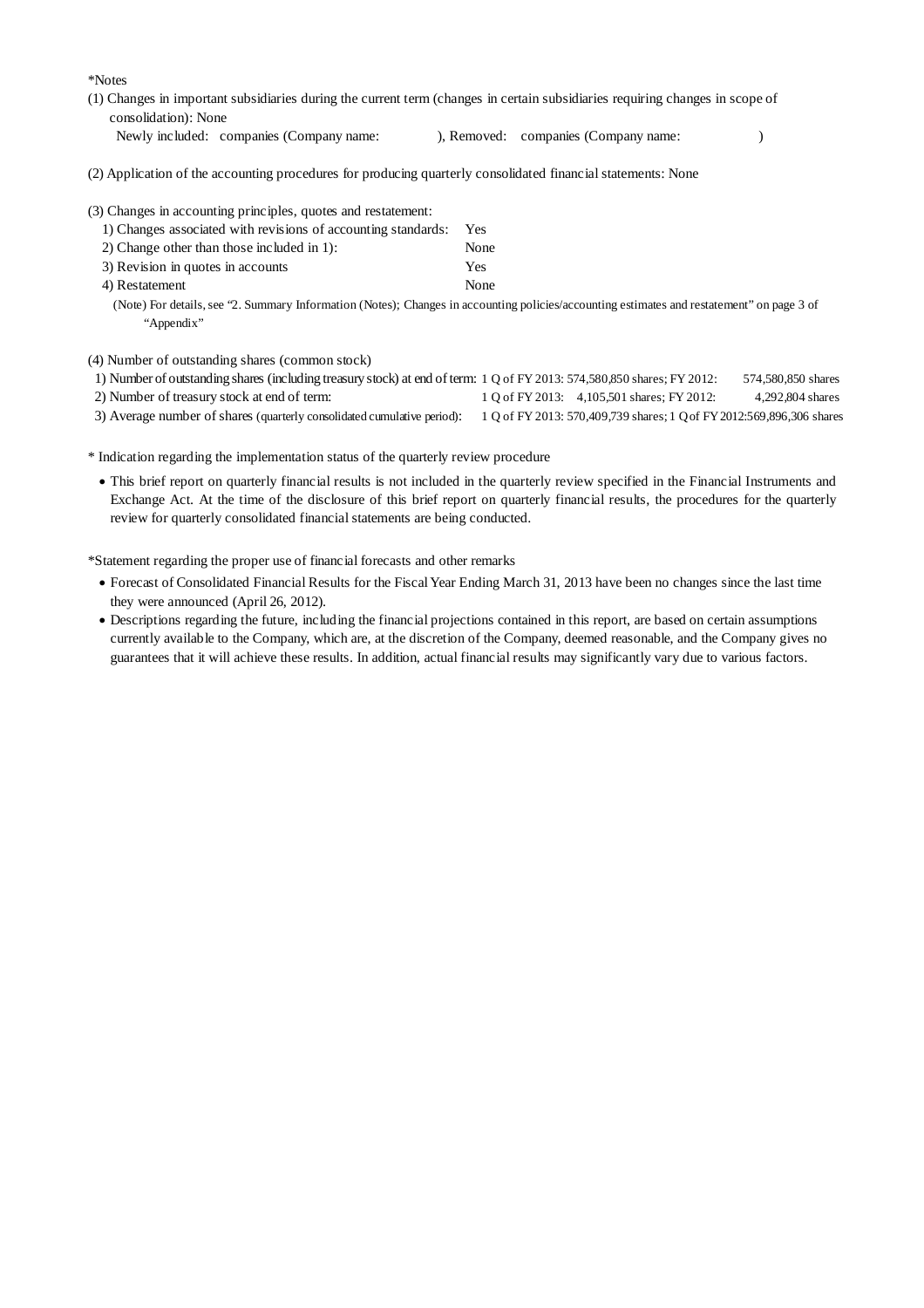## Appendix

## Table of contents of the appendix

| (2) Quarterly Consolidated Statements of Income and Quarterly Consolidated Comprehensive Income Statement |
|-----------------------------------------------------------------------------------------------------------|
| Quarterly Consolidated Statements of Income                                                               |
|                                                                                                           |
| Quarterly Consolidated Comprehensive Income Statement                                                     |
|                                                                                                           |
|                                                                                                           |
|                                                                                                           |
|                                                                                                           |
|                                                                                                           |
|                                                                                                           |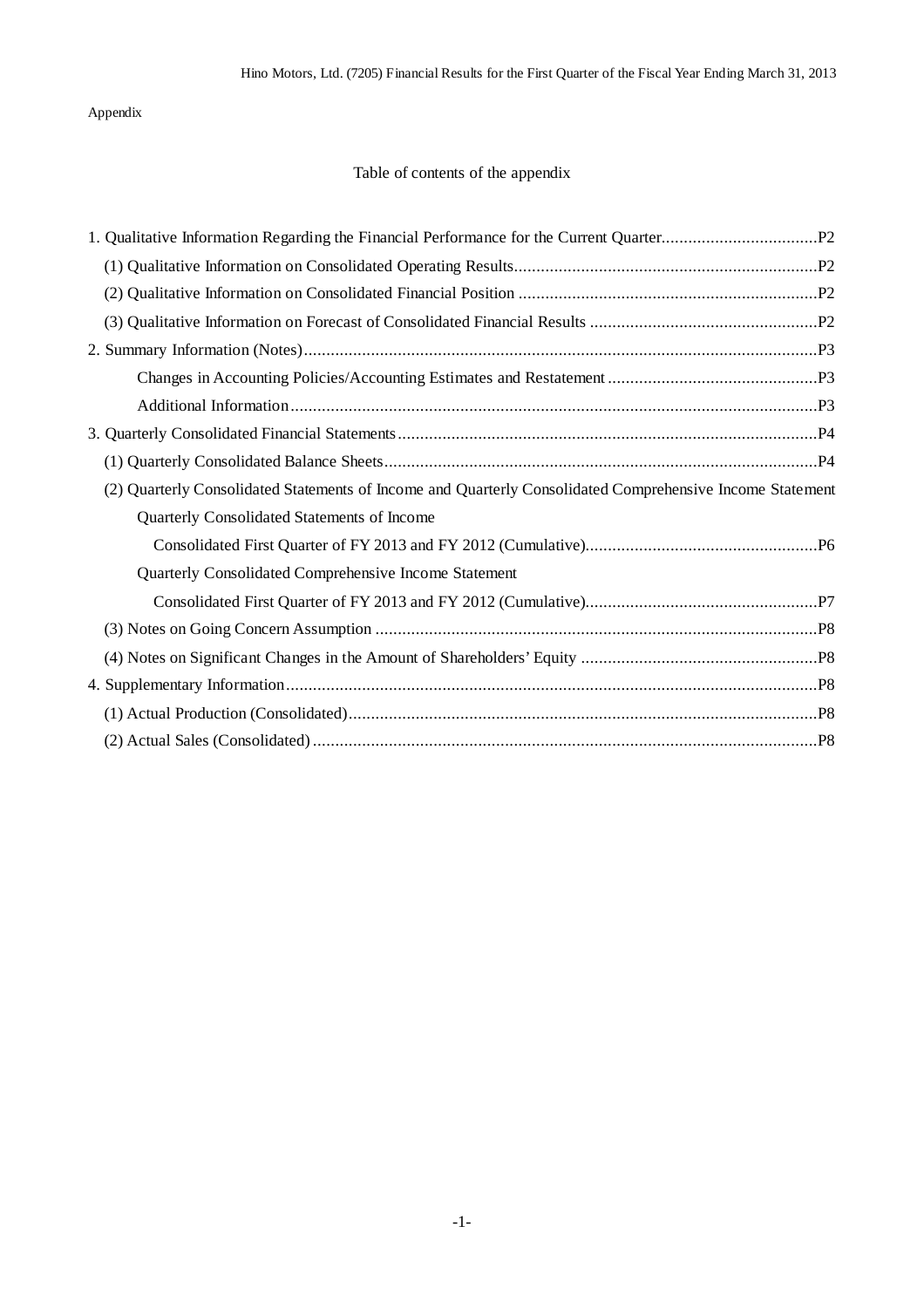### **1. Qualitative Information Regarding the Financial Performance for the Current Quarter (1) Qualitative Information on Consolidated Operating Results**

As for the Japanese domestic heavy- and medium-duty trucks market in the first quarter, total demand increased to 15.3 thousand units by 8.6 thousand units (2.3 times) compared to the same quarter in the previous year due to reconstruction demand and the eco-car tax reduction/subsidy measure, etc. As for the light-duty truck market, total demand increased to 16.1 thousand units by 7.5 thousand units (86.6%) compared to the same quarter in the previous year.

As for domestic sales, we actively conducted the sales promotion with a focus on the new model of Dutro (light-duty truck) which was released in the previous year. Consequently, the total sales volume of trucks and buses in Japan increased to 9.3 thousand units by 4.5 thousand units (91.5%) compared to the same quarter in the previous year.

As for overseas sales, sales in Asia such as Indonesia and Thailand were doing well. Consequently, sales volume increased to 28.4 thousand units by 11.5 thousand units (68.2%) compared to the same quarter in the previous year.

As a result of the above, total unit sales of Hino Brand trucks and buses increased to 37.7 thousand units by 16.0 thousand units (73.4%) compared to the same quarter of the previous year.

As for Toyota brand vehicles, mainly the sales of "Land Cruiser Prado" increased, and consequently total sales volume increased to 44.3 thousand units by 21.8 thousand units (97.2%) compared to the same quarter in the previous year.

As a result of the above, net sales were ¥372,076 million, which is an increase of ¥139,478 million (60.0%) as compared to the same quarter of the previous year. As for profits, despite increased costs due to an increase in the number of units produced and sold and also the strong yen in exchange rates, increased sale led to an operating income of ¥15,229 million (an increase of ¥10,637 million compared to the same quarter of the previous year) and ordinary income of ¥13,535 million (an increase of ¥9,763 million compared to the same quarter of the previous year). Quarterly net income returned to the black with ¥9,996 million (it was ¥4,885 million in the red in the same quarter of the previous year).

#### **(2) Qualitative Information on Consolidated Financial Position**

Total assets at the end of the first quarter decreased by ¥50,410 million to ¥794,597 million compared to the end of the previous fiscal year. This is mainly because trade notes and accounts receivable decreased by ¥32,266 million as sales volume decreased from the end of the previous year.

Liabilities decreased by ¥51,606 million to ¥558,470 million compared to the end of the previous fiscal year. This is mainly because interest-bearing debt decreased by 24,573 million and trade notes and accounts payable decreased by ¥21,109 million as production volume decreased from the end of the previous year.

Net assets increased by ¥1,195 million to ¥236,127 million compared to the end of the previous fiscal year. This is mainly because net income of ¥9,996 million was recorded, despite valuation difference on available-for-sale securities decreased by ¥3,331 million and retained earnings dividends paid out at ¥2,852 million.

#### **(3) Qualitative Information on Forecast of Consolidated Financial Results**

There have been no changes since the last time they were announced (April 26, 2012).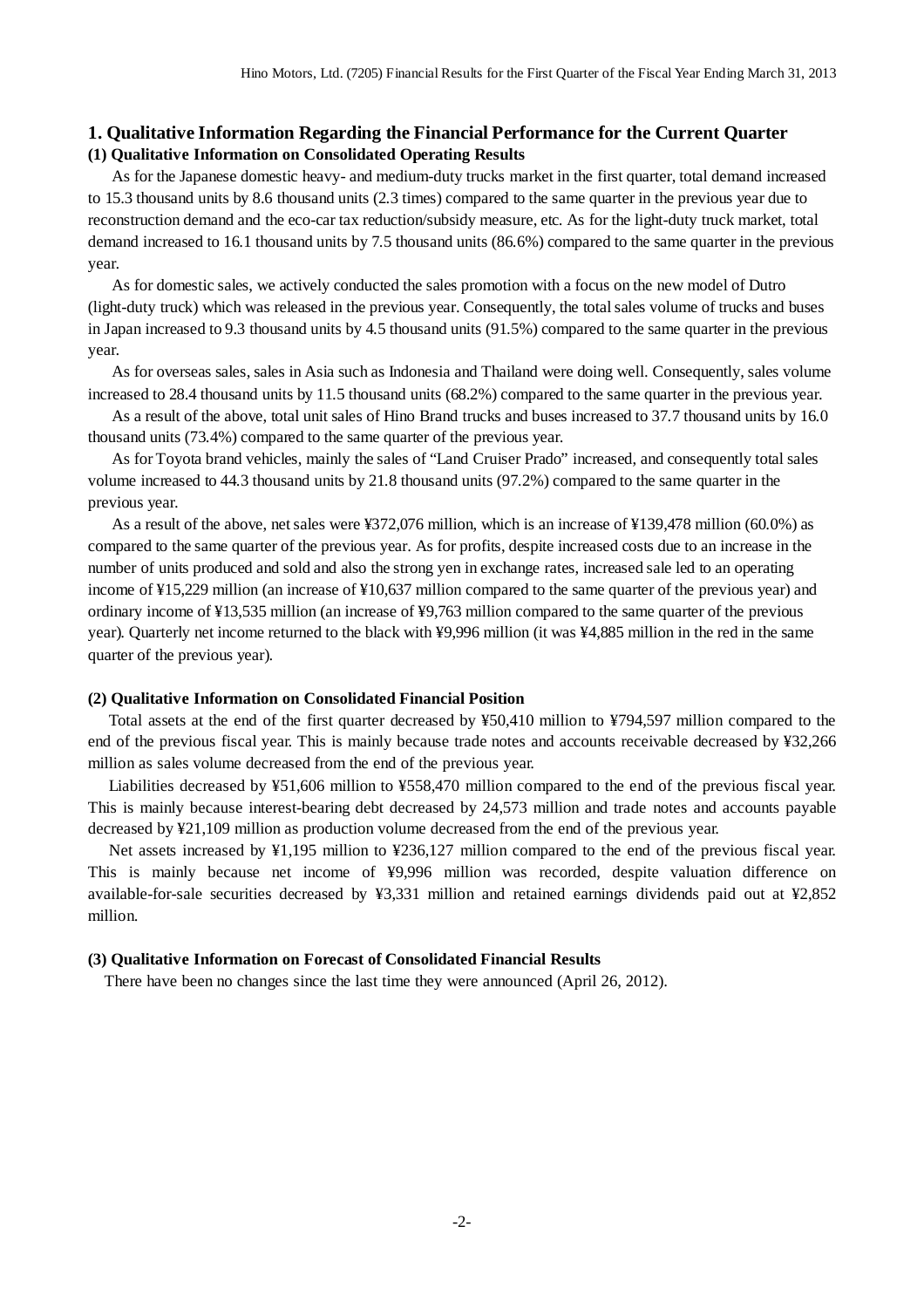### **2. Summary Information (Notes)**

#### **[Changes in Accounting Policies/Accounting Estimates and Restatement]**

(Changes to accounting policies that are difficult to differentiate with changes to accounting estimates)

Due to amendments to the Corporation Tax Act, the Company and some domestic consolidated subsidiaries have, as of this first quarter, changed depreciation methods in accordance with the revised Corporation Tax Act for tangible fixed assets acquired after April 1, 2012.

With this change, the operating income, ordinary income and income before income taxes and minority interests for this first quarter each increased by ¥53 million compared to previous accounting methods.

#### **[Additional Information]**

(Applying the consolidated tax system)

The Company and some domestic consolidated subsidiaries have applied the consolidated tax system as of this first quarter.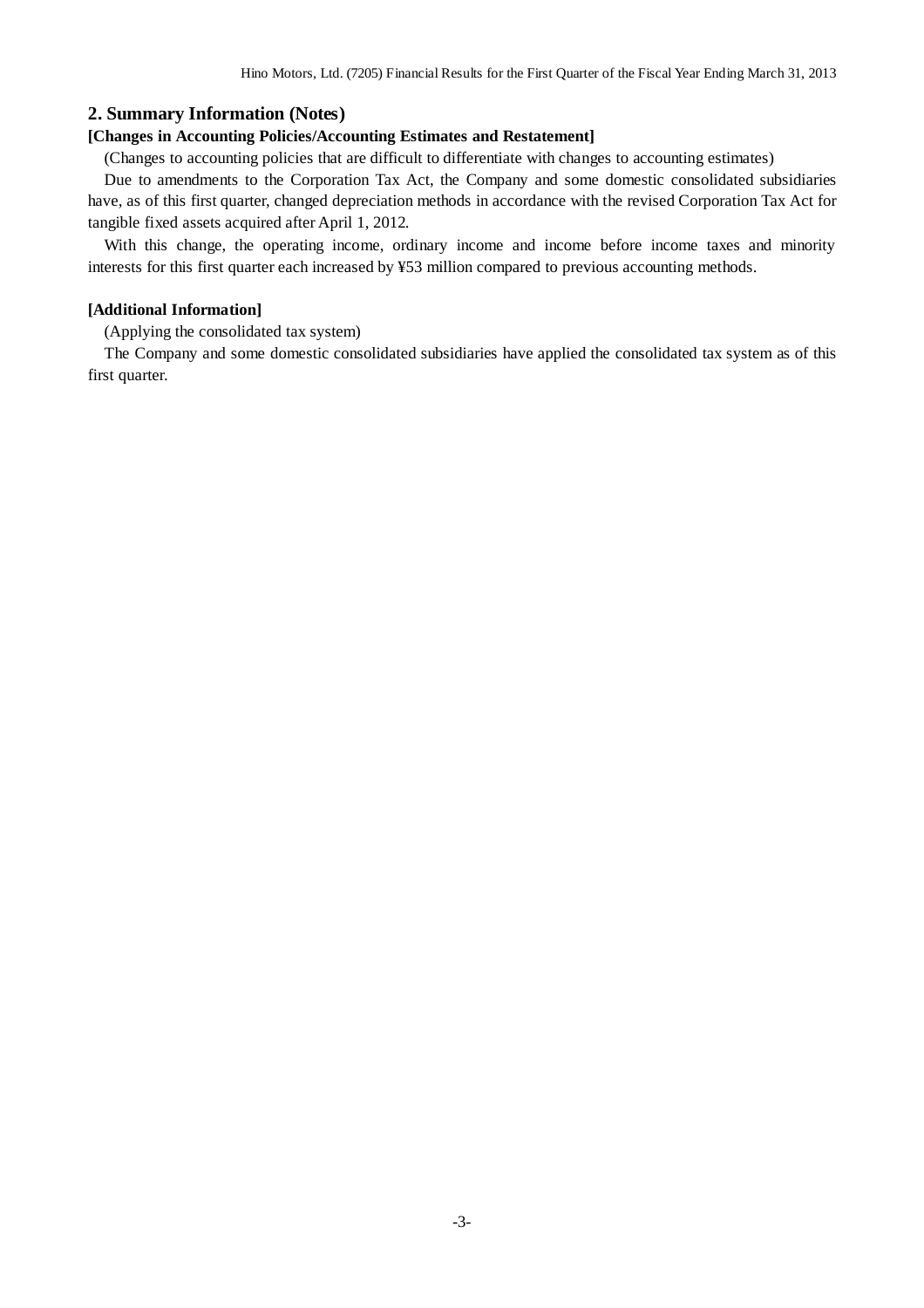# **3. Quarterly Consolidated Financial Statements**

# **(1) Quarterly Consolidated Balance Sheets**

| Quarterly Consonuated Dalance Shi            |                        | (Millions of yen)        |
|----------------------------------------------|------------------------|--------------------------|
|                                              | FY 2012                | First Quarter of FY 2013 |
|                                              | (As of March 31, 2012) | (As of June 30, 2012)    |
| Assets                                       |                        |                          |
| Current assets                               |                        |                          |
| Cash and deposits                            | 25,850                 | 22,304                   |
| Trade notes and accounts receivable          | 268,511                | 236,244                  |
| Merchandise and finished goods               | 66,059                 | 70,867                   |
| Work in progress                             | 27,196                 | 25,033                   |
| Raw materials and supplies                   | 28,929                 | 27,302                   |
| Others                                       | 41,361                 | 38,603                   |
| Allowance for doubtful accounts              | (3,236)                | (2,962)                  |
| Total current assets                         | 454,672                | 417,393                  |
| <b>Fixed assets</b>                          |                        |                          |
| Tangible fixed assets                        |                        |                          |
| Buildings and structures (net)               | 86,207                 | 87,949                   |
| Machinery and transportation equipment (net) | 74,137                 | 73,563                   |
| Land                                         | 92,317                 | 92,684                   |
| Others (net)                                 | 35,159                 | 30,865                   |
| Total tangible fixed assets                  | 287,821                | 285,063                  |
| Intangible fixed assets                      | 17,019                 | 15,991                   |
| Investments and other assets                 |                        |                          |
| Investment securities                        | 72,706                 | 66,816                   |
| Others                                       | 17,130                 | 13,685                   |
| Allowance for doubtful accounts              | (4, 341)               | (4,352)                  |
| Total investments and other assets           | 85,494                 | 76,148                   |
| Total fixed assets                           | 390,336                | 377,203                  |
| <b>Total assets</b>                          | 845,008                | 794,597                  |
| Liabilities                                  |                        |                          |
| <b>Current liabilities</b>                   |                        |                          |
| Trade notes and accounts payable             | 237,347                | 216,237                  |
| Short-term loans payable                     | 76,580                 | 71,512                   |
| Commercial papers                            | 33,000                 | 40,000                   |
| Current portion of long-term loans payable   | 42,611                 | 16,455                   |
| Income taxes payable                         | 4,459                  | 3,215                    |
| Warranty allowance                           | 14,110                 | 16,170                   |
| Other allowance                              | 4,570                  | 6,185                    |
| Others                                       | 64,912                 | 61,804                   |
| Total current liabilities                    | 477,592                | 431,580                  |
| Long-term liabilities                        |                        |                          |
| Long-term loans payable                      | 39,063                 | 38,715                   |
| Provision for retirement benefits            | 52,724                 | 52,709                   |
| Other allowance                              | 1,786                  | 1,352                    |
| Others                                       | 38,908                 | 34,112                   |
| Total long-term liabilities                  | 132,483                | 126,890                  |
| <b>Total liabilities</b>                     | 610,076                | 558,470                  |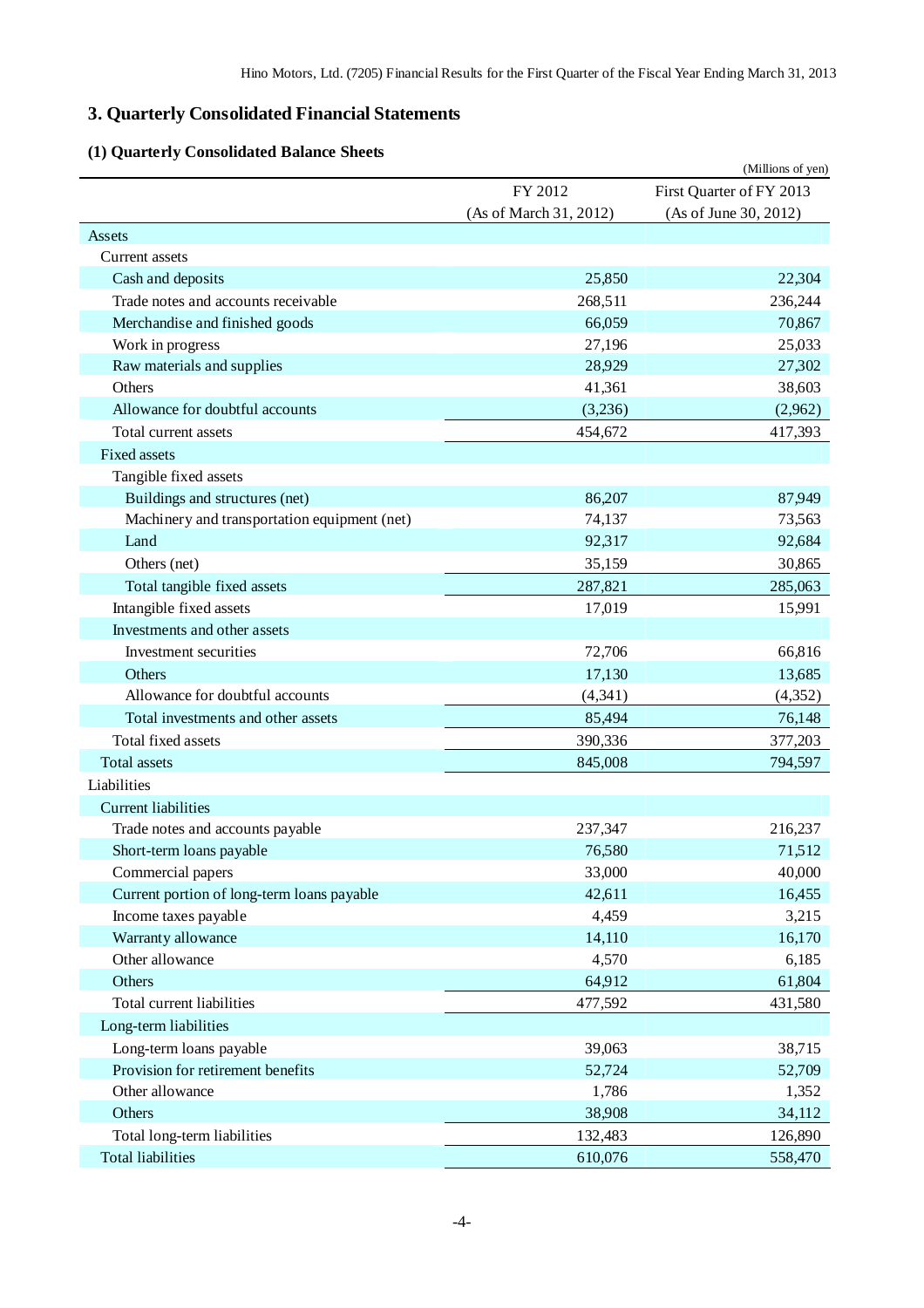|                                                       |                        | (Millions of yen)        |
|-------------------------------------------------------|------------------------|--------------------------|
|                                                       | FY 2012                | First Quarter of FY 2013 |
|                                                       | (As of March 31, 2012) | (As of June 30, 2012)    |
| Net assets                                            |                        |                          |
| Shareholders' equity                                  |                        |                          |
| Common stock                                          | 72,717                 | 72,717                   |
| Additional paid-in capital                            | 64,361                 | 64,377                   |
| Retained earnings                                     | 66,472                 | 73,617                   |
| Treasury stock                                        | (1,520)                | (1,453)                  |
| Total shareholders' equity                            | 202,031                | 209,258                  |
| Accumulated other comprehensive income                |                        |                          |
| Valuation difference on available-for-sale securities | 18,508                 | 15,177                   |
| Deferred gains or losses on hedges                    | (191)                  | 28                       |
| Revaluation reserve for land                          | 1,973                  | 1,973                    |
| Foreign currency translation adjustment               | (13,248)               | (15,285)                 |
| Total accumulated other comprehensive income          | 7,041                  | 1,893                    |
| Subscription rights to shares                         | 373                    | 402                      |
| Minority interests                                    | 25,485                 | 24,573                   |
| Total net assets                                      | 234,931                | 236,127                  |
| Total liabilities and net assets                      | 845,008                | 794,597                  |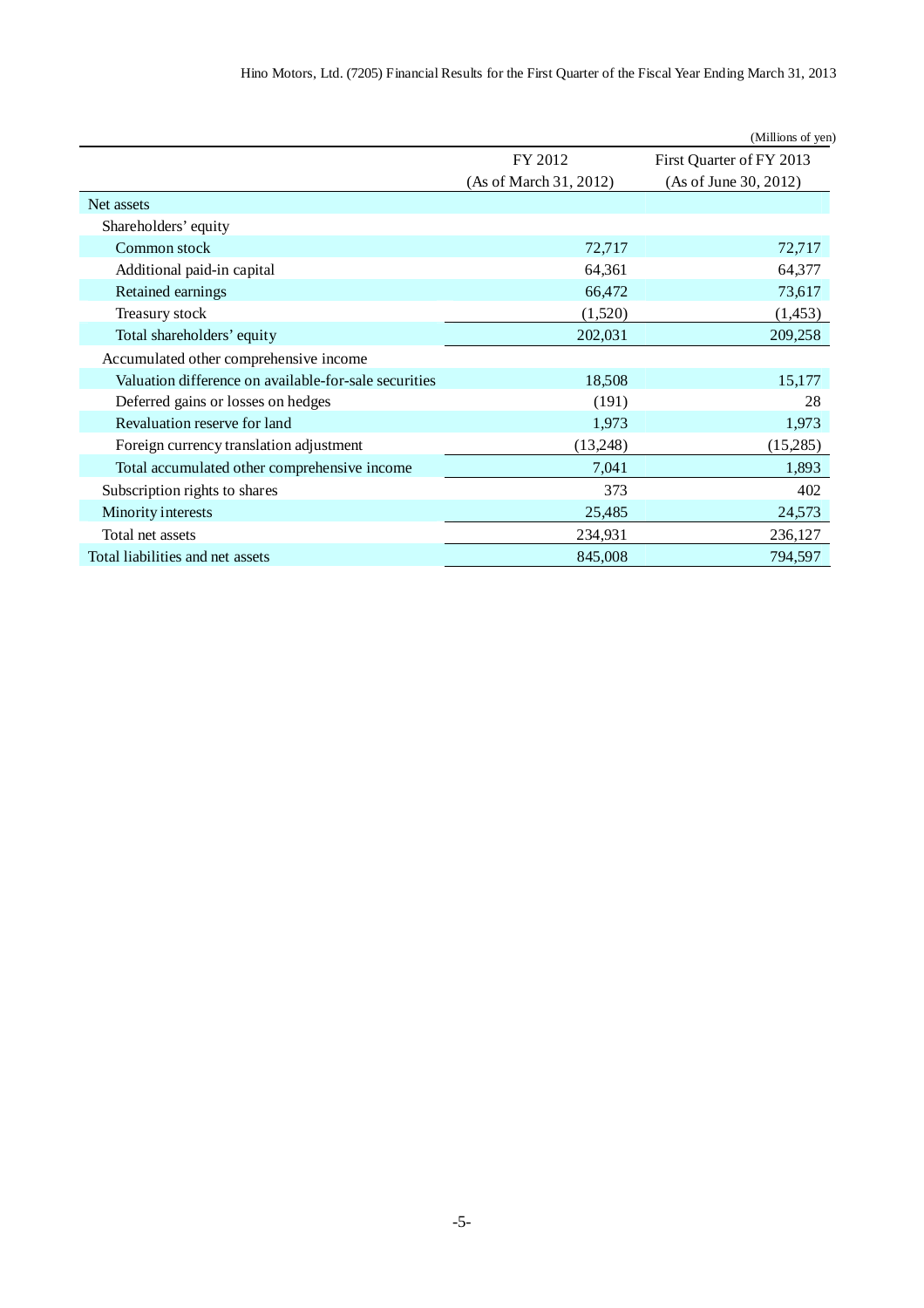## **(2) Quarterly Consolidated Statements of Income and Quarterly Consolidated Comprehensive Income**

[Quarterly Consolidated Statements of Income]

[Consolidated First Quarter of FY 2013 and FY 2012 (Cumulative)]

|                                                          |                          | (Millions of yen)        |
|----------------------------------------------------------|--------------------------|--------------------------|
|                                                          | First Quarter of FY 2012 | First Quarter of FY 2013 |
|                                                          | (From April 1, 2011      | (From April 1, 2012      |
|                                                          | to June 30, 2011)        | to June 30, 2012)        |
| Net sales                                                | 232,597                  | 372,076                  |
| Cost of sales                                            | 197,226                  | 320,288                  |
| Gross profit on sales                                    | 35,370                   | 51,787                   |
| Selling, general and administrative expenses             |                          |                          |
| Salary and benefits                                      | 8,559                    | 8,735                    |
| Provision for bonuses                                    | 944                      | 1,035                    |
| Provision for retirement benefits                        | 736                      | 726                      |
| Others                                                   | 20,538                   | 26,061                   |
| Total selling, general and administrative expenses       | 30,778                   | 36,558                   |
| Operating income                                         | 4,591                    | 15,229                   |
| Non-operating income                                     |                          |                          |
| Interest income                                          | 291                      | 210                      |
| Dividends income                                         | 559                      | 567                      |
| Miscellaneous income                                     | 770                      | 610                      |
| Total non-operating income                               | 1,621                    | 1,387                    |
| Non-operating expenses                                   |                          |                          |
| Interest expenses                                        | 854                      | 761                      |
| Loss on foreign exchange                                 | 621                      | 1,965                    |
| Equity in losses of affiliates                           | 671                      | 21                       |
| Miscellaneous expenses                                   | 293                      | 333                      |
| Total non-operating expenses                             | 2,441                    | 3,081                    |
| Ordinary income                                          | 3,772                    | 13,535                   |
| Extraordinary income                                     |                          |                          |
| Gain on sales of fixed assets                            | 47                       | 15                       |
| Gain on sales of investment securities                   |                          | 742                      |
| Others                                                   | 12                       | 3                        |
| Total extraordinary income                               | 60                       | 761                      |
| <b>Extraordinary losses</b>                              |                          |                          |
| Loss on sales or disposal of fixes assets                | 117                      | 63                       |
| Loss on disaster                                         | 6,100                    |                          |
| Others                                                   | 68                       | 46                       |
| Total extraordinary losses                               | 6,286                    | 109                      |
| Income (loss) before income taxes and minority interests | (2, 454)                 | 14,186                   |
| Income taxes-current                                     | 2,315                    | 3,153                    |
| Income taxes-deferred                                    | (631)                    | (253)                    |
| Total income taxes                                       | 1,684                    | 2,899                    |
| Income (loss) before minority interests                  | (4, 138)                 | 11,287                   |
| Minority interests income                                | 747                      | 1,290                    |
| Net income (loss)                                        | (4,885)                  | 9,996                    |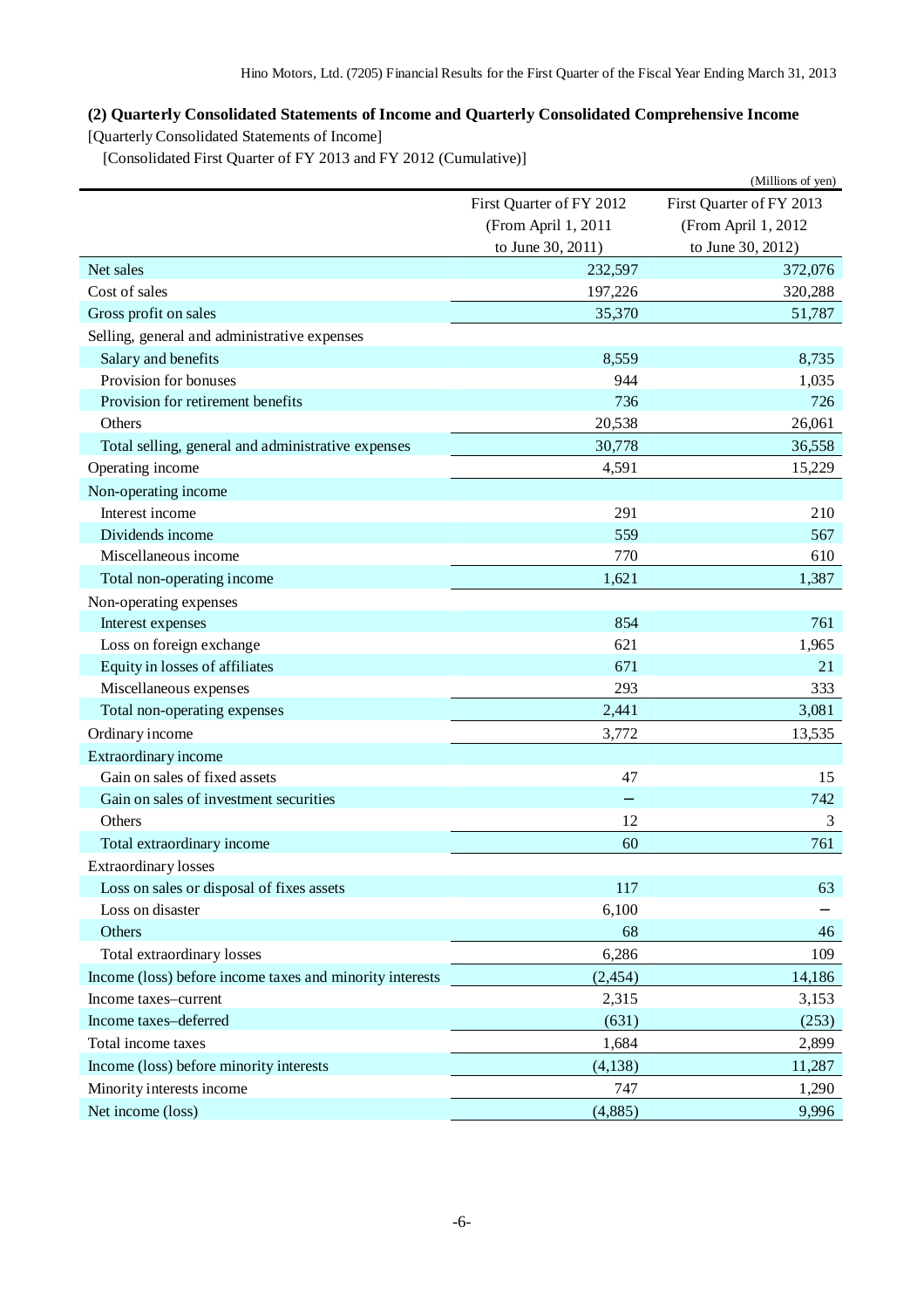[Quarterly Consolidated Comprehensive Income Statement]

[Consolidated First Quarter of FY 2013 and FY 2012 (Cumulative)]

|                                                       |                          | (Millions of yen)        |
|-------------------------------------------------------|--------------------------|--------------------------|
|                                                       | First Quarter of FY 2012 | First Quarter of FY 2013 |
|                                                       | (From April 1, 2011)     | (From April $1,2012$     |
|                                                       | to June 30, 2011)        | to June 30, 2012)        |
| Income (loss) before minority interests               | (4,138)                  | 11,287                   |
| Other comprehensive income                            |                          |                          |
| Valuation difference on available-for-sale securities | 208                      | (3,368)                  |
| Deferred gains or losses on hedges                    | 35                       | 219                      |
| Foreign currency translation adjustment               | (1,266)                  | (3,253)                  |
| Share of other comprehensive income of associates     | 148                      | 313                      |
| accounted for using equity method                     |                          |                          |
| Total other comprehensive income                      | (873)                    | (6,088)                  |
| Quarterly comprehensive income                        | (5,011)                  | 5,198                    |
| (Comprehensive income attributable to)                |                          |                          |
| Comprehensive income attributable to owners of the    |                          |                          |
| parent                                                | (5, 433)                 | 4,848                    |
| Comprehensive income attributable to<br>minority      | 421                      | 350                      |
| interests                                             |                          |                          |